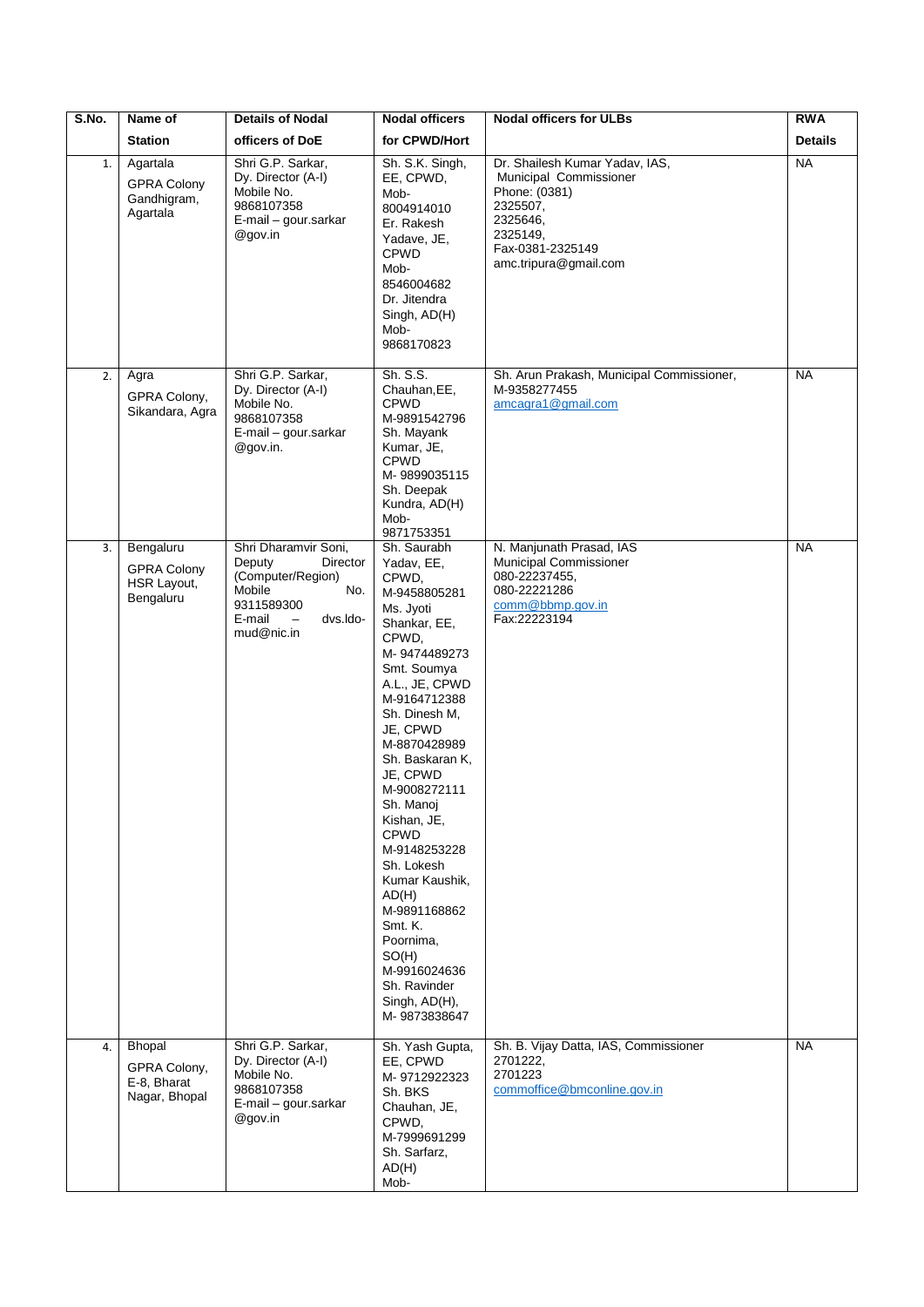| 5. | Chandigarh<br>GPRA Colony,<br>Sector-7,<br>Chandigarh      | Shri Vijay<br>Andlay,<br>Dy.Director<br>(Subletting)<br>Mobile No.<br>9810429504<br>$E$ -mail $-$<br>vijay.andley@nic.in                                       | 9891049670,<br>Sh. Devendra<br>Kumar, SO(H),<br>Mob-<br>8120209443<br>Sh. J.K. Goel,<br>EE, CPWD,<br>M-8506868716<br>Sh. Rajesh<br>Varon, JE,<br><b>CPWD</b><br>M-8872748871<br>Sh. J.P. Singh,<br>AD(H)<br>M-9871823246<br>Sh. Virender<br>Singh, SO(H)<br>M-9410100000                                                                                                                                                                                                                                                                                                         | Sh. Kamal Kishor Yadav, IAS,<br>Municipal Commissioner<br>172-2708765                                                                    | <b>NA</b> |
|----|------------------------------------------------------------|----------------------------------------------------------------------------------------------------------------------------------------------------------------|----------------------------------------------------------------------------------------------------------------------------------------------------------------------------------------------------------------------------------------------------------------------------------------------------------------------------------------------------------------------------------------------------------------------------------------------------------------------------------------------------------------------------------------------------------------------------------|------------------------------------------------------------------------------------------------------------------------------------------|-----------|
| 6. | Chennai<br><b>GPRA Colony</b><br>Thirumangalam,<br>Chennai | Shri Dharamvir Soni,<br>Deputy<br>Director<br>(Computer/Region)<br>Mobile<br>No.<br>9311589300<br>E-mail<br>dvs.ldo-<br>$\overline{\phantom{0}}$<br>mud@nic.in | Sh. N.<br>Veeramoni, EE,<br>CPWD,<br>M-9444542072<br>A<br>Suryanarayanan,<br>EE, CPWD<br>Mob-<br>9444443887<br>Sh. Narayan, JE,<br><b>CPWD</b><br>M-9003024260<br>Sh.<br>Ananthakumar,<br>JE, CPWD,<br>M-9444137132<br>Sh. Venkesan,<br>JE, CPWD<br>M-9952022112<br>Sakthivel, JE,<br><b>CPWD</b><br>M-8778430695<br>Shanthi, JE,<br>CPWD<br>M-9444604183<br>Sh. Dharminder<br>Kumar, AD(H)<br>M-09205013486<br>Sh. Prafull<br>Kachouli, SO(H)<br>M-08839394354<br>Sh. Viveka Devi,<br>JE, CPWD<br>M-7289849342<br>Sh. R. Mithilesh<br>Kumar, JE,<br><b>CPWD</b><br>M-9791750210 | <b>NA</b>                                                                                                                                | <b>NA</b> |
| 7. | Dehradun<br>GPRA Colony,<br>Subhash Road,<br>Dehradun      | Shri G.P. Sarkar,<br>Dy. Director (A-I)<br>Mobile No.<br>9868107358<br>E-mail - gour.sarkar<br>@gov.in                                                         | Er. Prashant<br>Singh, EE,<br><b>CPWD</b><br>M-7085055757<br>Er. Ajay Singh,<br>JE, CPWD<br>M-7579215909<br>Sh. Rajeev<br>Kumar AD(H)<br>Mob-<br>9891326565                                                                                                                                                                                                                                                                                                                                                                                                                      | Mr. Vinay Shankar Pandey, I.A.S., Municipal<br>Commissioner;<br>91-135-2653572, 0135-2714074, 2657884 (FAX)<br>nagar nigam2008@yahoo.com | <b>NA</b> |
| 8. | Faridabad<br>GPRA Colony,                                  | Shri Vijay<br>Andlay,                                                                                                                                          | N.A.                                                                                                                                                                                                                                                                                                                                                                                                                                                                                                                                                                             | Smt. Anita Yadav, IAS,<br>Municipal Commissioner                                                                                         | N.A.      |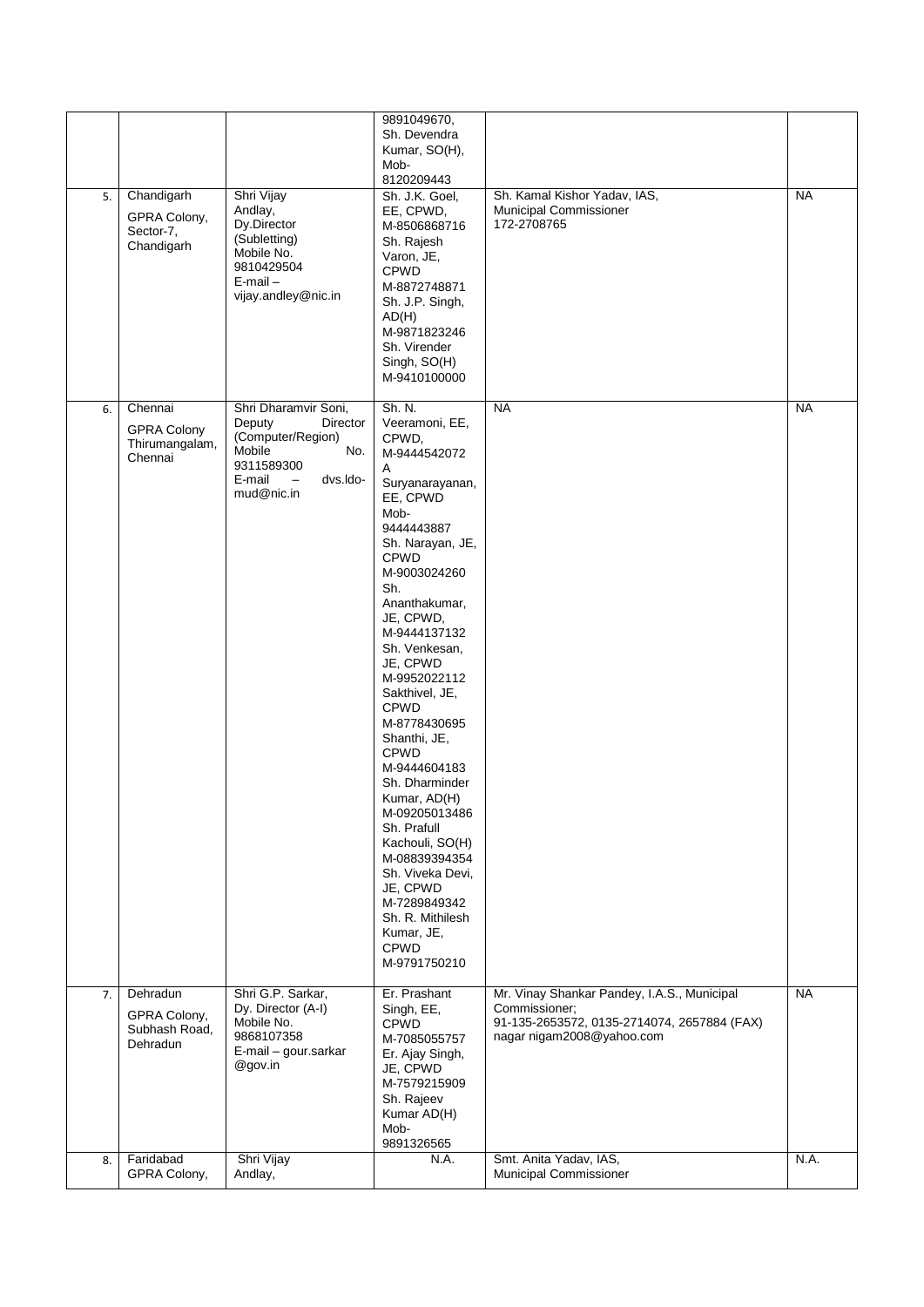|     | Faridabad.                                                          | Dy.Director                                                                                                        |                                                                                                                                                                                                                                                                                  | Tel-129-2416464                                                                                              |           |
|-----|---------------------------------------------------------------------|--------------------------------------------------------------------------------------------------------------------|----------------------------------------------------------------------------------------------------------------------------------------------------------------------------------------------------------------------------------------------------------------------------------|--------------------------------------------------------------------------------------------------------------|-----------|
|     |                                                                     | (Subletting)<br>Mobile No.<br>9810429504<br>$E$ -mail $-$                                                          |                                                                                                                                                                                                                                                                                  |                                                                                                              |           |
|     |                                                                     | vijay.andley@nic.in                                                                                                |                                                                                                                                                                                                                                                                                  |                                                                                                              |           |
| 9.  | Ghaziabad<br>GPRA Colony,<br>Kamla Nehru<br>Nagar,<br>Ghaziabad.    | $-$ Do-                                                                                                            | N.A.                                                                                                                                                                                                                                                                             | Sh. Vimal Kumar Rai, Addl. Commissioner<br>Mob-9415884852                                                    | N.A.      |
| 10. | Guwahati<br>GPRA Colony,<br>Katabhai,<br>Guwahati                   | Shri G.P. Sarkar,<br>Dy. Director (A-I)<br>Mobile No.<br>9868107358<br>E-mail - gour.sarkar<br>@gov.               | Sh. Munishwar<br>Pal, AD(H), Mob-<br>9958817144<br>Sh. Amarjeet<br>Singh Dagar,<br>SO(H)                                                                                                                                                                                         | Shri Debeswar Malakar, IAS<br>Commissioner<br>Phone: 0361-2540525<br>Fax: +91-361-2631800                    | <b>NA</b> |
| 11. | Hyderabad<br>GPRA Colony,<br><b>GSI</b><br>Bundelguda,<br>Hyderabad | $-Do-$                                                                                                             | Sh. Saurabh<br>Kumar, EE,<br><b>CPWD</b><br>M-9441908502<br>Sh. IL.<br>Mallikarjun<br>Reddy, JE,<br><b>CPWD</b><br>M-9871688511<br>Sh. Yogender<br>Kumar<br>AD(H)<br>M-9481290621                                                                                                | Sh. M. Dana M. Kishore, IAS<br>Commissioner,<br>040-23224564, Fax:+9140-23260050<br>commissioner-ghmc@gov.in | <b>NA</b> |
| 12  | Indore<br>GPRA Colony,<br>Residency<br>Area, Indore                 | Shri Rajeev Ranjan,<br>Dy. Director (A-II),<br>Mobile No.<br>9911928660<br>$E$ -mail $-$<br>ranjan.rajeev75@gov.in | Sh. Mukul<br>Kumar, EE,<br><b>CPWD</b><br>M-9899866846<br>Sh. Santosh<br>Kumar Meena<br>AEE, CPWD<br>M-8750091295<br>Sh. A.K. Thakur,<br>AD(H)<br>Mob-<br>7018186818<br>Sh. Avtar<br>Kumavat, SO(H),<br>M-8720884475                                                             | Shri Ashish Singh, IAS,<br>Municipal Commissioner,<br>0731-2535555                                           | <b>NA</b> |
| 13. | Jaipur<br>GPRA Colony,<br>Vidyadhar<br>Nagar, Jaipur                | Shri Rajeev Ranjan,<br>Dy. Director (A-II),<br>Mobile No.<br>9911928660<br>$E$ -mail $-$<br>ranjan.rajeev75@gov.in | Er. Suresh<br>Chand Meena,<br>EE, CPWD<br>M-9015668193<br>Sh. Anil Kumar<br>Meena, JE,<br><b>CPWD</b><br>M-9478225044<br>Sh. Mahendra<br>Paliwal, JE,<br><b>CPWD</b><br>M-8829027549<br>Dr. Poonam<br>Chand, AD(H)<br>M-9811698180<br>Sh. Dinesh<br>Kumar, AD(H)<br>M-9968988991 | Sh. Vijay Pal Singh (IAS)<br>Commissioner<br>Fax-2742823<br>e-mail-ceo.jaipurmc@gmail.com                    | <b>NA</b> |
| 14. | Jodhpur<br>Kendranchal<br>Colony, Palli<br>Road, Jodhpur            | $-Do-$                                                                                                             | Er. V.K. Verma<br>EE, CPWD<br>M-9838843487<br>Er. Babu Lal<br>Meena, JE,<br><b>CPWD</b><br>M-8017424137<br>Sh. Shyam Lal                                                                                                                                                         | Sh. Durgesh Bissa,<br>Commissioner,<br>Mob-9799061411<br>0291-2651498                                        | <b>NA</b> |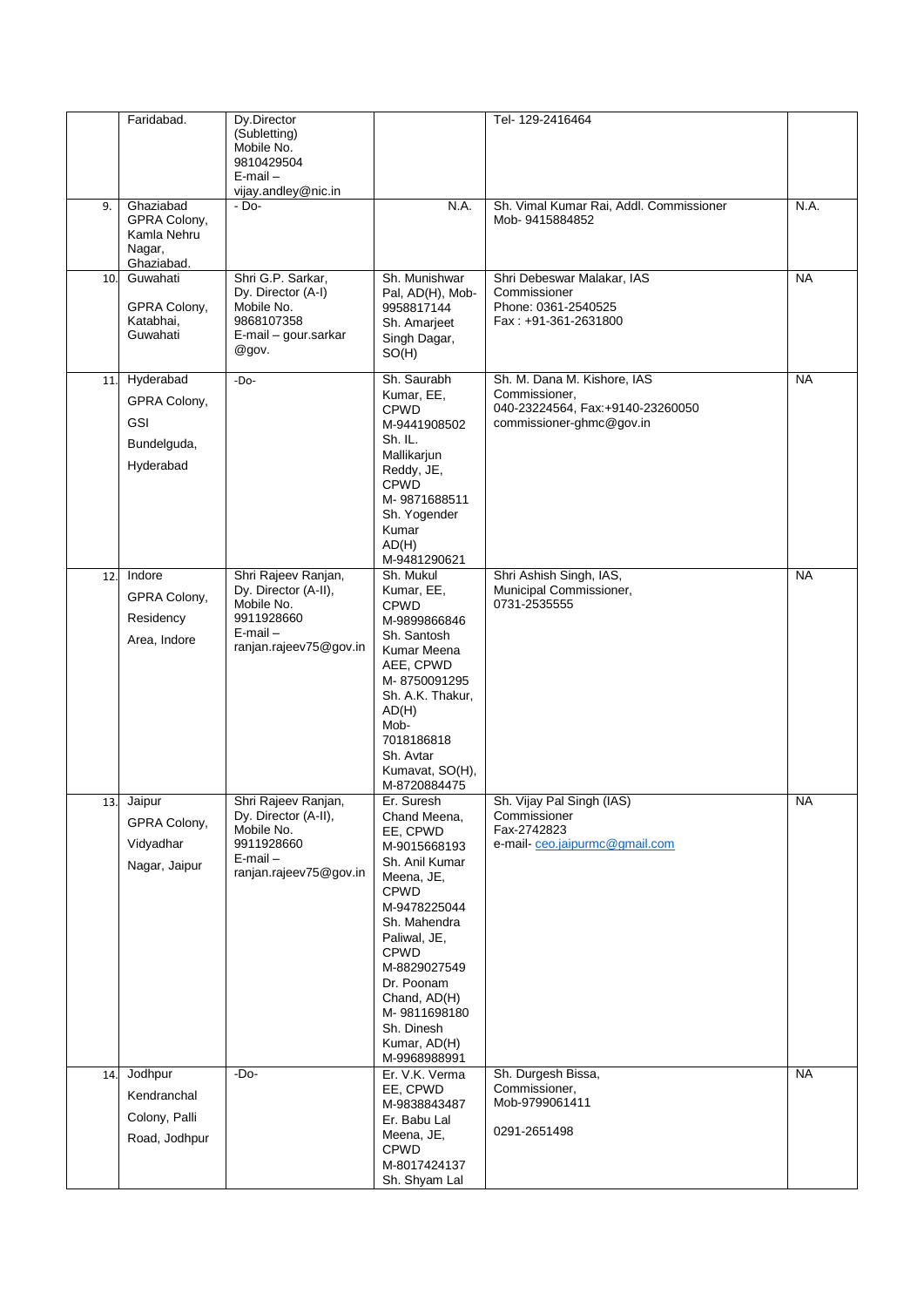|     |                                                                            |                                                                                                                                                                       | Meena, AD(H)<br>M-9818190848                                                                                                                                                                                                                                                                                                                                                                                                                                         |                                                                                     |           |
|-----|----------------------------------------------------------------------------|-----------------------------------------------------------------------------------------------------------------------------------------------------------------------|----------------------------------------------------------------------------------------------------------------------------------------------------------------------------------------------------------------------------------------------------------------------------------------------------------------------------------------------------------------------------------------------------------------------------------------------------------------------|-------------------------------------------------------------------------------------|-----------|
| 15. | Kanpur<br><b>GPRA Colony</b><br>Kalyanpur,<br>Kanpur                       | $-Do-$                                                                                                                                                                | Er. V.K. Verma.<br>EE,<br>CPWD<br>M-9838843487<br>Er. Ravi<br>Shekhar, JE,<br><b>CPWD</b><br>M-9643252027<br>Er. Brijesh Soni,<br>JE, CPWD<br>M-8924874856                                                                                                                                                                                                                                                                                                           | Shri Santosh Kumar Sharma,<br>Commissioner,<br>Mob-8601811111<br>mckanpur@yahoo.com | <b>NA</b> |
| 16. | Kolkata<br><b>GPRA Colony</b><br>Nizam Place,<br>Kolkata                   | Shri Dharamvir Soni,<br>Deputy<br>Director<br>(Computer/Region)<br>Mobile<br>No.<br>9311589300<br>E-mail<br>dvs.ldo-<br>$\hspace{0.1mm}-\hspace{0.1mm}$<br>mud@nic.in | Sh. D.T. Bhutia,<br>AD(H)<br>M-8527653500<br>Sh. C.Lepcha,<br>SO(H)<br>M-9957117353                                                                                                                                                                                                                                                                                                                                                                                  | <b>NA</b>                                                                           | <b>NA</b> |
| 17. | Lucknow<br>Akansha<br>Parishar,<br>Jankipuram,<br>Lucknow                  | Shri Rajeev Ranjan,<br>Dy. Director (A-II),<br>Mobile No.<br>9911928660<br>$E$ -mail $-$<br>ranjan.rajeev75@gov.in                                                    | Er. Seraj Ahmad,<br>EE, CPWD<br>M-9456632499<br>Er. Anand<br>Jaiswal, JE,<br><b>CPWD</b><br>M-8755110691<br>Er. A.K. Shaw,<br>JE, CPWD<br>M-7004030760<br>Sh. J.K.<br>Srivastava,<br>AD(H)                                                                                                                                                                                                                                                                           | Commissioner<br>2620796<br>nnllko@nic.in                                            | NA        |
| 18. | Lucknow<br>Kendranchal<br>Colony, Aliganj,<br>Lucknow                      | $-Do-$                                                                                                                                                                | $-Do-$                                                                                                                                                                                                                                                                                                                                                                                                                                                               | $-Do-$                                                                              | <b>NA</b> |
| 19. | Mumbai<br><b>GPRA Colony</b><br>Hyderabad<br>Estate,<br>NS Road,<br>Mumbai | Shri Dharamvir Soni,<br>Director<br>Deputy<br>(Computer/Region)<br>Mobile<br>No.<br>9311589300<br>dvs.ldo-<br>E-mail<br>$\overline{\phantom{m}}$<br>mud@nic.in        | Sh. R.P.<br>Lokhande, EE,<br><b>CPWD</b><br>M-0222203115<br>Sh. Ashish<br>Gukpta, EE,<br>M-9999711184<br>Sh. Rakesh<br>Uday, EE,<br><b>CPWD</b><br>M-9650271475<br>Sh. K.<br>Anilkumar,<br>EE,CPWD<br>M-9849901466<br>Sh. Supinder<br>Singh, EE,<br><b>CPWD</b><br>M-7738025651<br>Sh. S.B.<br>Karadkar, JE,<br><b>CPWD</b><br>022-23093170<br>Sh. Abhishek P.<br>Ghosale, JE,<br>M-8356813183<br>Sh. Gokul, JE<br>M-8779337289<br>Sh. Mubeen<br>Ahmed, JE,<br>CPWD, | <b>NA</b>                                                                           | <b>NA</b> |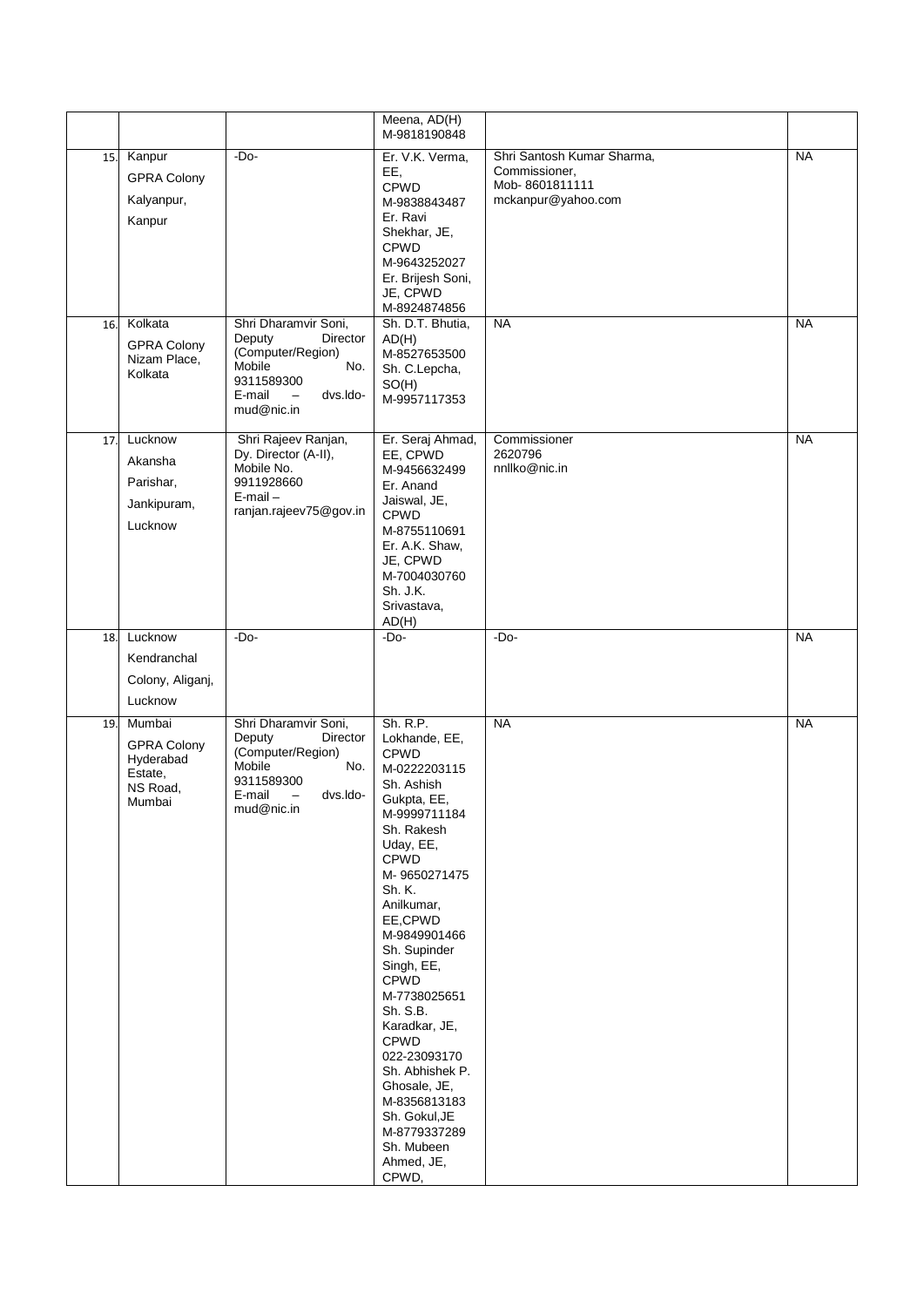|     |                                                  |                                                                                                                          | M-9619934938<br>Sh. Rahul Kumar<br>Mahawar, JE,<br>CPWD,<br>M-7754916121<br>Sh. Siddesh<br>H.S., JE, CPWD<br>M-9372213771<br>Sh. Ratnakar<br>Walke, JE,<br><b>CPWD</b><br>M-8330219970<br>Sh. Manoj<br>Kumar Trivedi,<br>JE, CPWD<br>M-8433671642<br>Sh. Gyan<br>Prajash Sharma,<br>JE, CPWD<br>M-8873952578<br>Kiran Naik, JE,<br><b>CPWD</b><br>M-8861993488<br>Sh. Paradeep<br>Ukha Patil, JE,<br><b>CPWD</b><br>M-8369200762<br>Sh. D.A.<br>Gonnade,<br>AD(H),<br>Mob-<br>9657565916<br>Sh. Vinod<br>Kumar, AD(H),<br>Mob-<br>7982888683<br>Ms. Akanksha,<br>$SO(H)$ ,<br>Mob- |                                                                                                                |           |
|-----|--------------------------------------------------|--------------------------------------------------------------------------------------------------------------------------|------------------------------------------------------------------------------------------------------------------------------------------------------------------------------------------------------------------------------------------------------------------------------------------------------------------------------------------------------------------------------------------------------------------------------------------------------------------------------------------------------------------------------------------------------------------------------------|----------------------------------------------------------------------------------------------------------------|-----------|
| 20. | Nagpur<br>GPRA Colony,<br>Civil Lines,<br>Nagpur | Shri Vijay<br>Andlay,<br>Dy.Director<br>(Subletting)<br>Mobile No.<br>9810429504<br>$E$ -mail $-$<br>vijay.andley@nic.in | 8123621484<br>Er. R.M. Gupta,<br>EE, CPWD<br>M-8420477711<br>Er. V. Tara<br>Singh<br>EE, CPWD,<br>M-9392381005<br>Er. P.M.<br>Kotangale, JE,<br><b>CPWD</b><br>M-9318419642<br>Er. Ashish<br>Vaidya, JE,<br>CPWD<br>M-9925198657<br>Sh. H.K.<br>Saraswat,<br>$AD(H)$ , M-<br>7400100395<br>Sh. Saripalli MC<br>Sekhar Naidu,<br>$SO(H)$ ,<br>Mob-<br>9030521125                                                                                                                                                                                                                    | Sh. Abhijit Bangar, IAS<br>Commissioner<br>07122567035<br>Email:<br>nmcnagpur@gmail.com/nmcngp.media@gmail.com | <b>NA</b> |
| 21. | Prayagraj,                                       | Shri G.P. Sarkar,<br>Dy. Director (A-I)                                                                                  | Sh. J.K.<br>Srivastava,                                                                                                                                                                                                                                                                                                                                                                                                                                                                                                                                                            | Dr. Ujjawal Kumar,<br>Municipal Commissioner                                                                   | <b>NA</b> |
|     | Begumsarai,                                      | Mobile No.                                                                                                               | AD(H)                                                                                                                                                                                                                                                                                                                                                                                                                                                                                                                                                                              | Office Phone                                                                                                   |           |
|     | Prayagraj,                                       | 9868107358<br>E-mail - gour.sarkar                                                                                       |                                                                                                                                                                                                                                                                                                                                                                                                                                                                                                                                                                                    | 0532-2427221<br>osnagarnigam@rediffmail.com                                                                    |           |
| 22. | Allahabad<br>Pune                                | @gov.<br>Shri Rajeev Ranjan,                                                                                             | Sh. R.S. Verma,                                                                                                                                                                                                                                                                                                                                                                                                                                                                                                                                                                    | Sh. Shourabh Rao, Commissioner                                                                                 | <b>NA</b> |
|     |                                                  |                                                                                                                          |                                                                                                                                                                                                                                                                                                                                                                                                                                                                                                                                                                                    |                                                                                                                |           |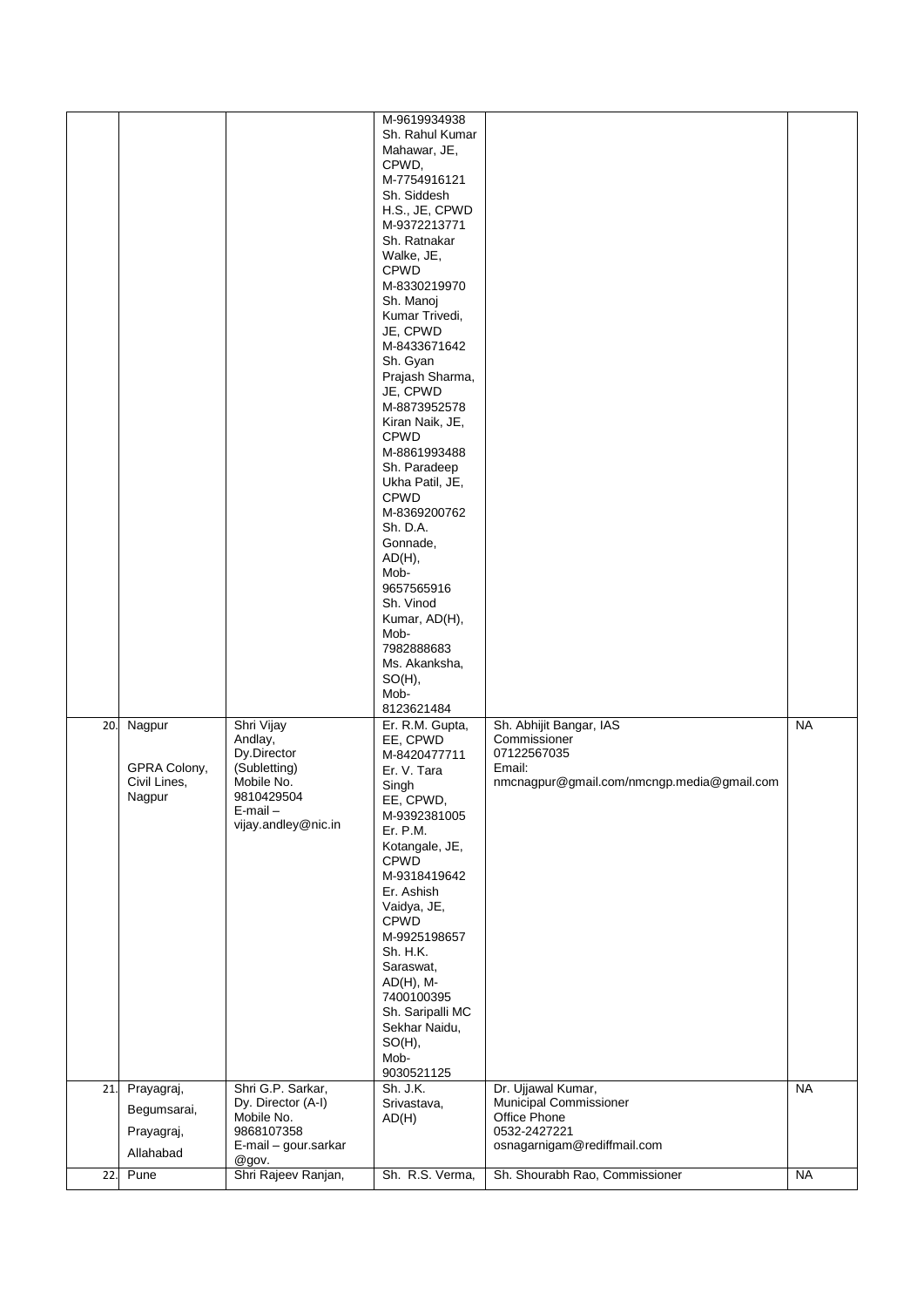|     | GPRA colony,                 | Dy. Director (A-II),                           | EE, CPWD                       | 2025501100                   |           |
|-----|------------------------------|------------------------------------------------|--------------------------------|------------------------------|-----------|
|     | Akurdi, Pune                 | Mobile No.                                     | M-8223976198                   | Pmcmco@Gmail.Com             |           |
|     |                              | 9911928660<br>$E$ -mail $-$                    | Sh. S.K. Prasad,               |                              |           |
|     |                              | ranjan.rajeev75@gov.in                         | EE,CPWD<br>M-9818792926        |                              |           |
|     |                              |                                                | Sh. Sanjay                     |                              |           |
|     |                              |                                                | Bibrale, JE,                   |                              |           |
|     |                              |                                                | <b>CPWD</b>                    |                              |           |
|     |                              |                                                | M-8451949218                   |                              |           |
|     |                              |                                                | Sh. T.S.                       |                              |           |
|     |                              |                                                | Gaikwad, JE,                   |                              |           |
|     |                              |                                                | <b>CPWD</b>                    |                              |           |
|     |                              |                                                | M-8380974764<br>Sh. N.P.C.     |                              |           |
|     |                              |                                                | Kaushik, AD(H),                |                              |           |
|     |                              |                                                | M-9825884738                   |                              |           |
| 23. | Rajkot                       | Shri Dharamvir Soni,                           | Sh.<br>Raju<br>O               | Sh. Banchhanidhi Pani (IAS), | <b>NA</b> |
|     |                              | Deputy<br>Director                             | Dakode,<br>EE,                 | Commissioner,                |           |
|     | Kemcranchal                  | (Computer/Region)                              | <b>CPWD</b>                    | Fax 91-281-2224258           |           |
|     | Colony, Jam<br>Tower, Rajkot | No.<br>Mobile<br>9311589300                    | M-9969567711<br>Sh.<br>Shubham | mc_rmc@rmc.gov.in            |           |
|     |                              | E-mail<br>dvs.ldo-<br>$\overline{\phantom{m}}$ | Kumar Jain, JE,                |                              |           |
|     |                              | mud@nic.in                                     | <b>CPWD</b>                    |                              |           |
|     |                              |                                                | M-8058829606                   |                              |           |
|     |                              |                                                | Sh.<br>Vinay                   |                              |           |
|     |                              |                                                | Kumar, AD(H)<br>Mob-           |                              |           |
|     |                              |                                                | 9971616566                     |                              |           |
|     |                              |                                                | K.P.<br>Sh.                    |                              |           |
|     |                              |                                                | Chandra, SO(H)                 |                              |           |
|     |                              |                                                | Mob-<br>7046832086             |                              |           |
| 24. | <b>GPRA Colony</b>           | Shri Vijay                                     | Er. Purnesh                    | Sh. Amit Kashyap, IAS,       | <b>NA</b> |
|     | Bemloe, Shimla               | Andlay,                                        | Kumar, EE,                     | Municipal Commissioner       |           |
|     |                              | Dy.Director                                    | <b>CPWD</b>                    | Tel-0177-2655988             |           |
|     |                              | (Subletting)                                   | M-9412997222                   | dc-shi-hp[at]nic[dot]in      |           |
|     |                              | Mobile No.<br>9810429504                       | Er. Parmod                     |                              |           |
|     |                              | $E$ -mail $-$                                  | Kumar, EE,<br><b>CPWD</b>      |                              |           |
|     |                              | vijay.andley@nic.in                            | M-8629876222                   |                              |           |
|     |                              |                                                | Er. Nirdesh                    |                              |           |
|     |                              |                                                | Kumar, JE,                     |                              |           |
|     |                              |                                                | <b>CPWD</b>                    |                              |           |
|     |                              |                                                | M-9805213220                   |                              |           |
|     |                              |                                                | Er. Nityanand                  |                              |           |
|     |                              |                                                | Panday, JE,                    |                              |           |
|     |                              |                                                | CPWD<br>M-8279933638           |                              |           |
|     |                              |                                                | Er. Rajender                   |                              |           |
|     |                              |                                                | Bolvia, JE,                    |                              |           |
|     |                              |                                                | CPWD                           |                              |           |
|     |                              |                                                | M-8276663711                   |                              |           |
|     |                              |                                                | Er. Anupam                     |                              |           |
|     |                              |                                                | Tyagi, JE,                     |                              |           |
|     |                              |                                                | CPWD<br>M-9816988016           |                              |           |
|     |                              |                                                | Er. Kailash                    |                              |           |
|     |                              |                                                | Chand, JE,                     |                              |           |
|     |                              |                                                | CPWD                           |                              |           |
|     |                              |                                                | M-9418119803                   |                              |           |
|     |                              |                                                | Sh. S.K. Tyagi,                |                              |           |
|     |                              |                                                | AD(H)<br>M-9873624123          |                              |           |
|     |                              |                                                |                                |                              |           |
| 25. | <b>GPRA Colony</b>           | Shri Vijay                                     | $-Do-$                         | $-Do-$                       | <b>NA</b> |
|     | Greenwood                    | Andlay,                                        |                                |                              |           |
|     | court, Shimla                | Dy.Director<br>(Subletting)                    |                                |                              |           |
|     |                              | Mobile No.                                     |                                |                              |           |
|     |                              | 9810429504                                     |                                |                              |           |
|     |                              | $E$ -mail $-$                                  |                                |                              |           |
|     |                              | vijay.andley@nic.in                            |                                |                              |           |